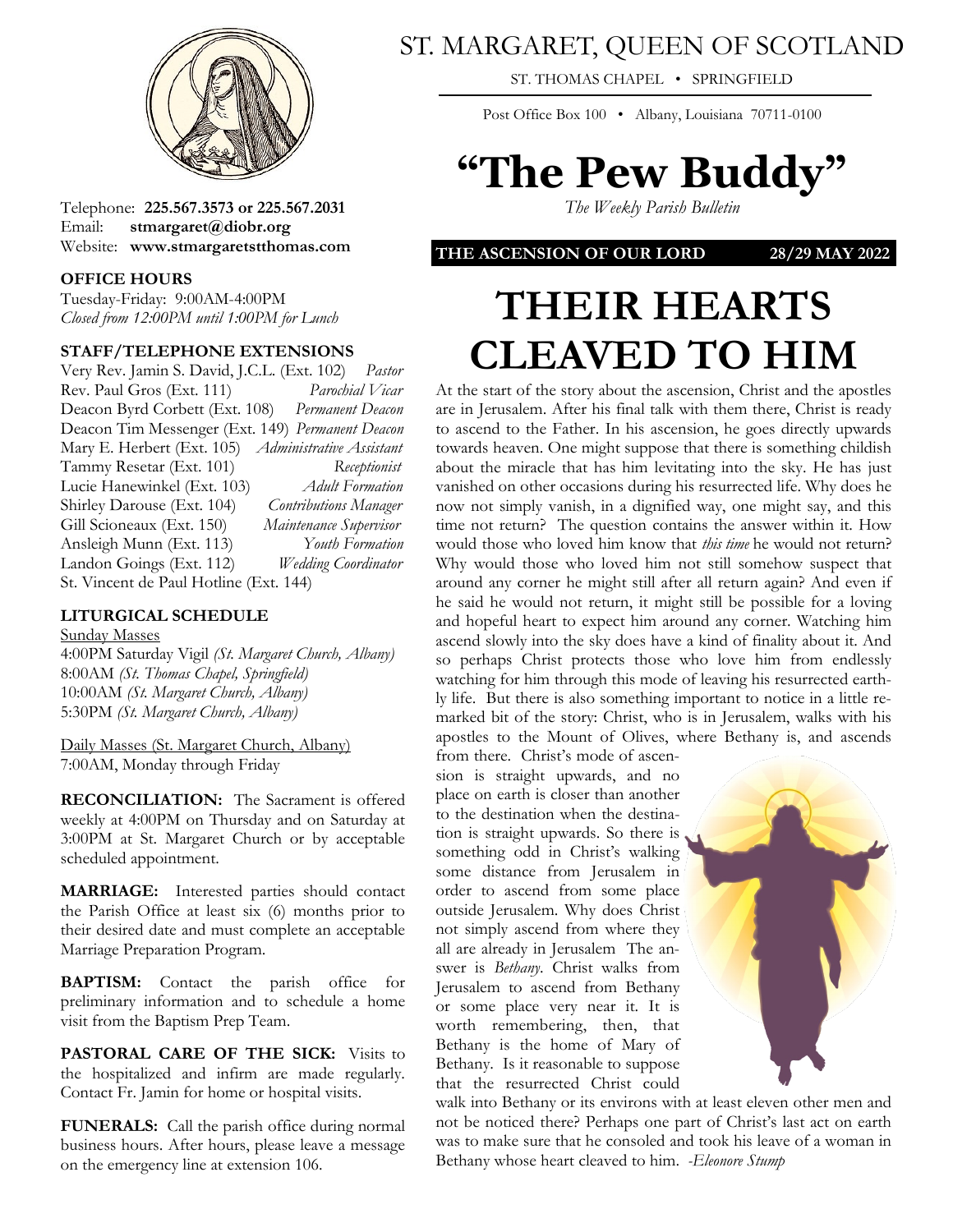## **PAGE II THE PEW BUDDY 28/29 MAY 2022**

# **Events Around the Parish**

# **COME TO THE WATER**

Congratulations to the families and friends of the newest Catholics welcomed into the faith at St. Margaret during the

months of April and May including **Sutton Mailhes, Lorelai Welch, Ellie Bayhi, Lydia Fouche, Valencia Totman, Theo Gendusa, Eleanora LaSalle, and Jeremiah Heroman.** May these children grow in the grace and love of Our Lord forever! Contact the Parish Office if you're interested in having your child baptized!



# **CONGRATS AND WELCOME**



Congratulations to newly ordained Deacon Joseph Bresowar! He will become a part of our St. Margaret community soon and to welcome of community soon were like to invite every-<br> $\frac{1}{2}$  thim we would like to invite every-COMU one to meet him after all Masses next weekend. Join us for coffee

and donuts after Mass on Sunday, 8:00AM at St. Thomas and 10:00AM at St. Margaret and for a reception after Mass on Saturday at 4:00PM and Sunday at 5:30PM in the St. Margaret Room. Come out, congratulate Deacon Joseph and show him our welcoming hospitality!

# **ARE YOU UP-TO-DATE?**

If your home address, telephone number, or email address

has changed within the past year, please call the Parish Office to update your registration information. This information is our means of staying in touch with you and your family as members of the St. Margaret Church community.



## **SIGNS OF GROWTH**

Please give a warm welcome to these newly registered St.

Margaret parishioners and their families: **Kyle Plauche', Jennifer & Alexa Chavez, Luis & Lisa Garfias Mesias, Sydney Allen, Ryan Barron, and Michael & Gina LaSalle**. Thank you for becoming members of the St. Margaret community. Remember to "officially" register if you have not done so; registration forms



are available on our website. Come grow with us on our journey toward the truth which is God's love!

# **YUMMY FOR YOUR TUMMY**



Come and grow in community while getting to know your fellow parishioners! Mark your calendars for next month's "Yummy for Your Tummy." The theme will be "Pizza on the Padre" and will be held in the Parish Hall on **Saturday, 11 June 2022** at **5:00PM**. "The Padres" will provide the pizza if you can bring dessert! Join us for food, fun and fellowship.

# **MAKE PLANS FOR VBS**

Vacation Bible School is just around the corner! Mark your calendars for **Monday,** 

**18 July** through **Friday, 22 July 2022** for *Monumental: Celebrating God's Greatness*. Be on the lookout for the more information and the registration form in our bulletin and on our website!



# **PLEASE PRAY FOR THESE MEMBERS OF OUR COMMUNITY**



Vincent Alfano, Maurice Armagnac, Peggy Barringer, George Bates, Batty Family, Cindy Brasington, Nancy Campeaux, Pauline Cannon, Vincent Catalanatto, Amber Stilley Cocchiola, Alan Cutrer, Frances Dantin, Hattie Davis, Amanda Degenhardt, Irene DeMars, Shelli Domiano, Sr. June Engelbrecht, Sal Faldetta, Elise "Breezy" Fischer, Hayes Gauley, Wendy Gill, Frank Goelz, Tommy Hebert, Mary E. Herbert, Patty Hubert, Deanna Kennedy, Dee Keslick, Kansas Johnson, Stephanie Kippers, Lebowitz Family, Christopher Letendre,

Stephanie Livingston, Gregg Mader, Payton Mangipano, Fr. Jerry Martin, Cynthia Martinez, Jessica Miller, Fay Murray, Rose Mary Novak, Vickie Ortego, Lydia Palisi, Frank Parrino, Terry Parrino, Wayne & Polly Pepitone, Pete Pfiffner, Carl & Jackie Rabalais, Ronnie Randazzo, Adam Robert, Sr., Jason Rochelle, Dutch Schilling, Kayla Sharp, Alexis Sterling, Brittany Stilley, Joe Stolf, Jason Summers, Annie Tallia, Liz Varnado, Joe Vilardo, Brent J. Waguespack, Sr., Dolores Wheat, Robert Wheat and Family, Gabby Young, those in the Armed Services and law enforcement, and all who are in need of our prayers.

**Want to add someone to the prayer list?** Call the parish office for more information. **Want our parishioners to pray for your intentions?** Contact Rose Mary Novak at 985.507.7487.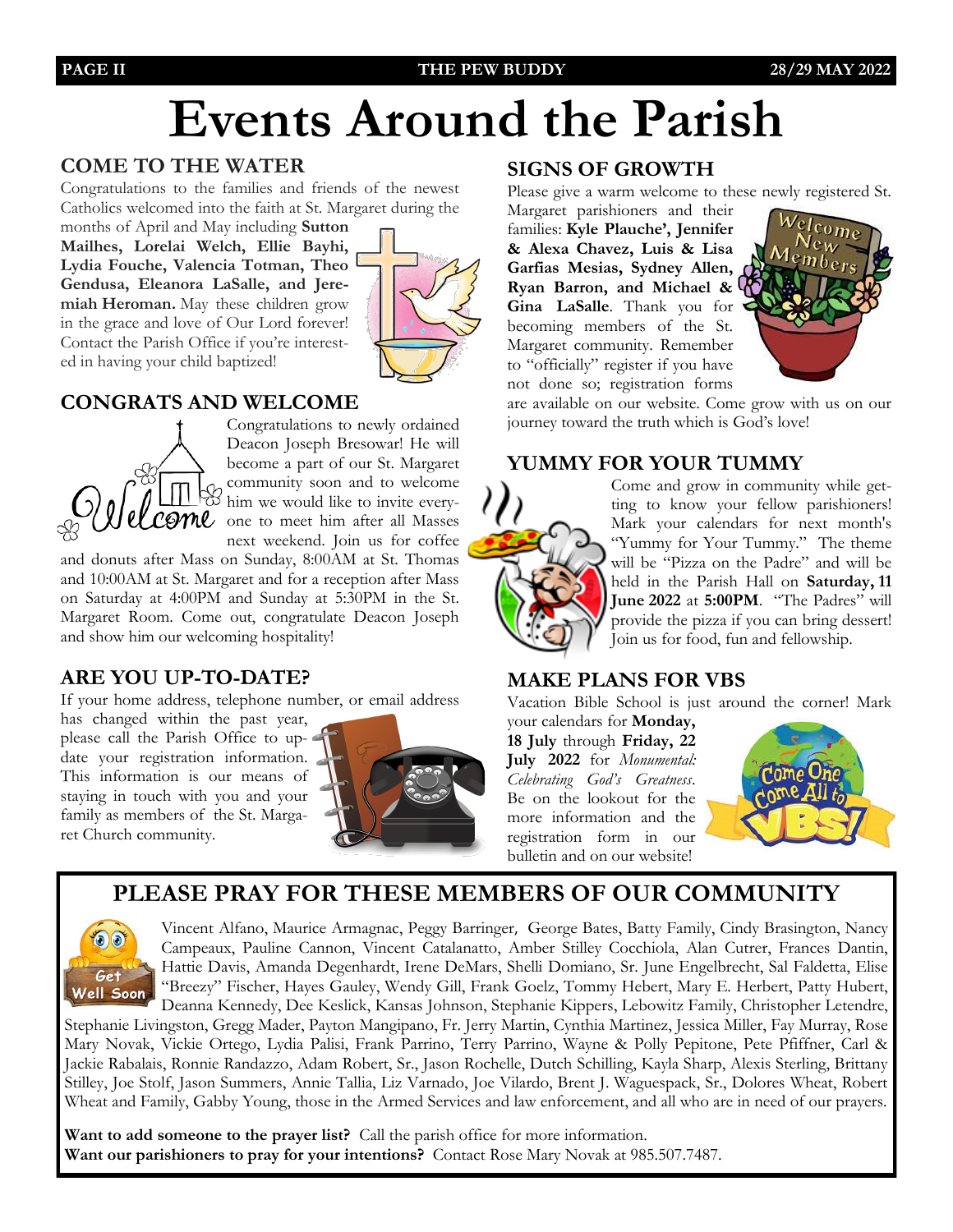**PAGE III THE PEW BUDDY 28/29 MAY 2022**

# **MASS INTENTIONS**

*The Ascension of Our Lord — 28/29 May 2022*

4:00PM Vigil **Sarah Bankston** *(By the Class of 1954)* **Rickye Messer** *(By Barbara & Kenny Sherman)* Sat., 28 May **Joann & Bill Born** *(By the Family)* **Dustin Novak** *(By Chuck & Sandy Raborn)* St. Margaret **Philip Brabham** *(By Lydia Brabham & Family)* **Sue Novak** *(By Jim & Family)* **Karen Chemay** *(By Mark Chemay)* **Dr. William T. O'Brien, III** *(By Kenny & Barbara Sherman)* **Joe Gaeta, Sr.** *(By Cathy Huckabee)* **June Koles Olah** *(By JuJu's Bunch)* **Homer Gaspard** *(By the Family)* **Lynette Pfiffner** *(By Pete Pfiffner*  $\mathcal{C}$  *Family)* **Ricky Genre** *(By Mary Ann & Family)* **Peter J. & Elizabeth Pfiffner** *(By Pete Pfiffner & Family)* **Paul Andrew Ivanyisky** *(By Chuck & Sandy Raborn)* **Anne Sherman** *(By Kenny & Barbara Sherman)* **Mary, William & Joe L. Juhasz** *(By the Family)* **Paul Sziszak, Jr.** *(By Chuck & Sandy Raborn)* **Francis Kronlage** *(By Alberta & Family)* **Kalman Szucs** *(By Alex & Royannne Kropog)* **Vernon & Dorothy Landry** *(By Pete Pfiffner & Family)* **Helen Tallia** *(By Virginia LaMonica)* **Irene M. Leon** *(By Tommy & Mona Watkins)* **Joe Vassil** *(By Chuck & Sandy Raborn)* **Ray J. Louviere** *(By Kenny & Barbara Sherman)* **Special Intention** *(By the Family)* **Beverly Rose Cunningham Dominique** *(By Mr. & Mrs. Donald Soignet)*

8:00AM **Jerry Adamcewicz** *(By the Family)* **John LaGrange** *(By Edie & Family)* Sun., 29 May **Pauline Frisbie** *(By the Family)* **Charlie Martin** *(By Susan & Family)* St. Thomas **Melissa Labranche** *(By Rose Mary Novak)* **Joan McKinney** *(By Brenda Bailey)*

10:00AM **Missa Pro Populo** 5:30PM **Robert Grey Hammett** St. Margaret **(The Mass for All Parishioners)** St. Margaret *(By Cynthia & Bill Cummer)* 

Mon., 30 May (7:00AM) Tue., 31 May (7:00AM) Wed., 01 June (7:00AM) *Weekday in Easter Visitation of the Blessed Virgin (F) St. Justin (M)* **Paula Distefano Eric Navarre Lynette Pfiffner** *(By Joe Distefano) (By George & Kim Navarre) (By Pete Pfiffner & Family)*

Thu., 02 June (7:00 AM) Fri., 03 June (7:00 AM) **Jimmy & Michael Darouse** *(By the Family) (By Joe Distefano)*

*Weekday in Easter St. Charles Lwanga & Companions (M)*<br>**Jimmy & Michael Darouse Anna & Paula Distefano** 



The Sanctuary Lamp at St. Margaret this week is given in memory of **Fred Gauthier** by Rose Gauthier**.**

# **THIS SUNDAY'S READINGS**

*Gather Hymnal Number 1079*



*Jesus rose from the dead and returned to prepare the disciples to preach and continue his work.* **Hebrews 9:24-28, 10:19-23** *Christ has entered into heaven itself.* **Luke 24:46-53**  *Jesus instructs the disciples to return to Jerusalem.*

**Acts 1: 1-11**

**ANTICIPATING NEXT WEEK** *Pentecost Sunday —04/05 June 2022* **Acts 2:1-11; I Corinthians 12:3b-7, 12-13; John 20:19-23** 

# **HAIL MARY, FULL OF GRACE**

Beginning this **Sunday, 29 May 2022**, a statue of Our Lady will be available to any parishioners that want to welcome her



for a weeklong visit. Consider taking this opportunity to invite friends and neighbors to participate in praying a special Rosary for peace and all your special intentions and needs with Our Lady. For more information or to sign up for this devotion, you can call, text, or leave a voicemail with your name and number for Janeen Broussard at 504.628.5526, and she will get back with you. It is our intention to have weekly signups for this traveling devotion throughout our parish and to deliver the statutes to families at the conclusion of our week-

end Masses.



# **FREE ADOPTION MATTERS SEMINAR**

Interested in adopting, but don't know where to start? Catholic Charities of the Diocese of Baton Rouge is hosting a free virtual Adoption Matters Seminar on **Tuesday, 14 June 2022** at **6:00PM**. Led by adoption experts, learn how you can navigate your way through a successful adoption journey. Registration is required. Visit adoptbatonrouge.com/events to learn more and to show how much you respect the dignity of all human life!